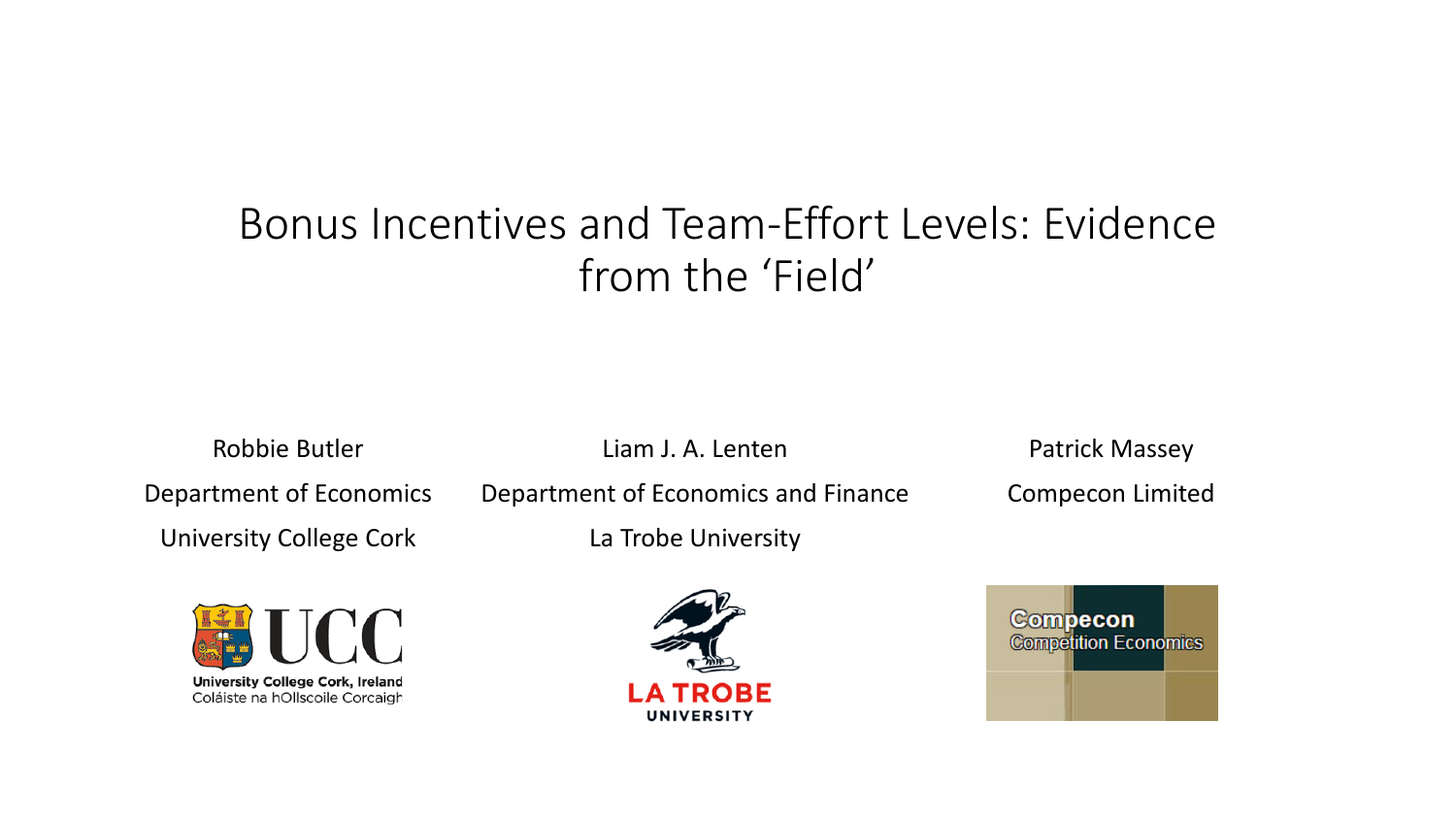# Our Paper

- We use data from professional sports, which demonstrates that introducing bonuses to encourage the most-difficult, highest-reward scoring mode (coveted by administrators), incentivizes teams to increase effort to earn a bonus, but at the cost of reducing subsequent production.
- Specifically, we test if the introduction of a bonus point in rugby's Heineken Cup from the start of the 2003-04 season had any impact on the number of tries scored.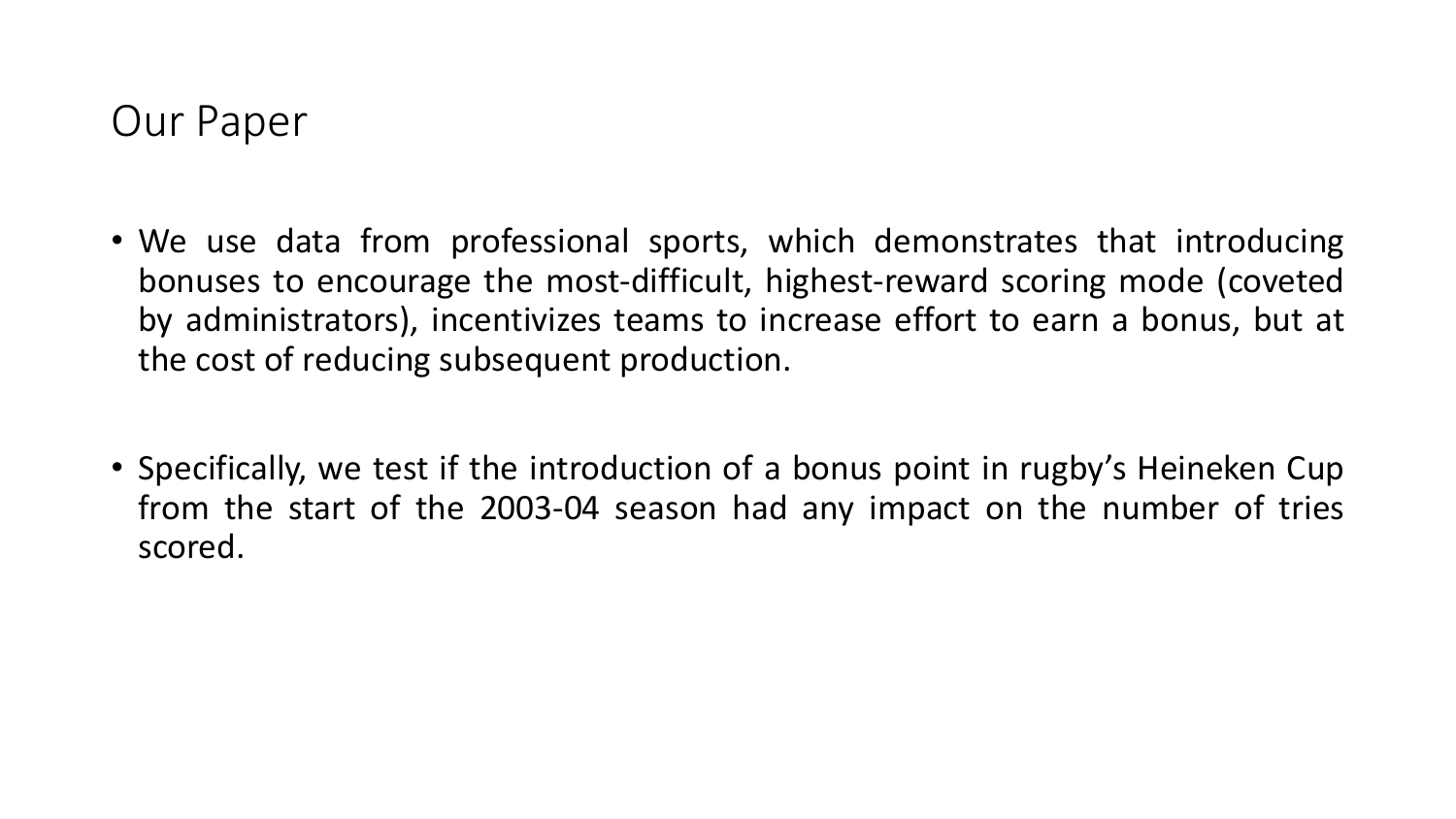# The Bonus Point

- In rugby, there are multiple scoring modes. Administrators attempt to adopt policies to encourage more tries.
- Consequently, most tournaments now award teams one 'bonus' point for scoring at least four tries, in addition to four points for a win.
- The Heineken Cup presents a natural experiment that allows us to consider the effect bonus points had on performance, following their introduction at the start of the 2003-04 season.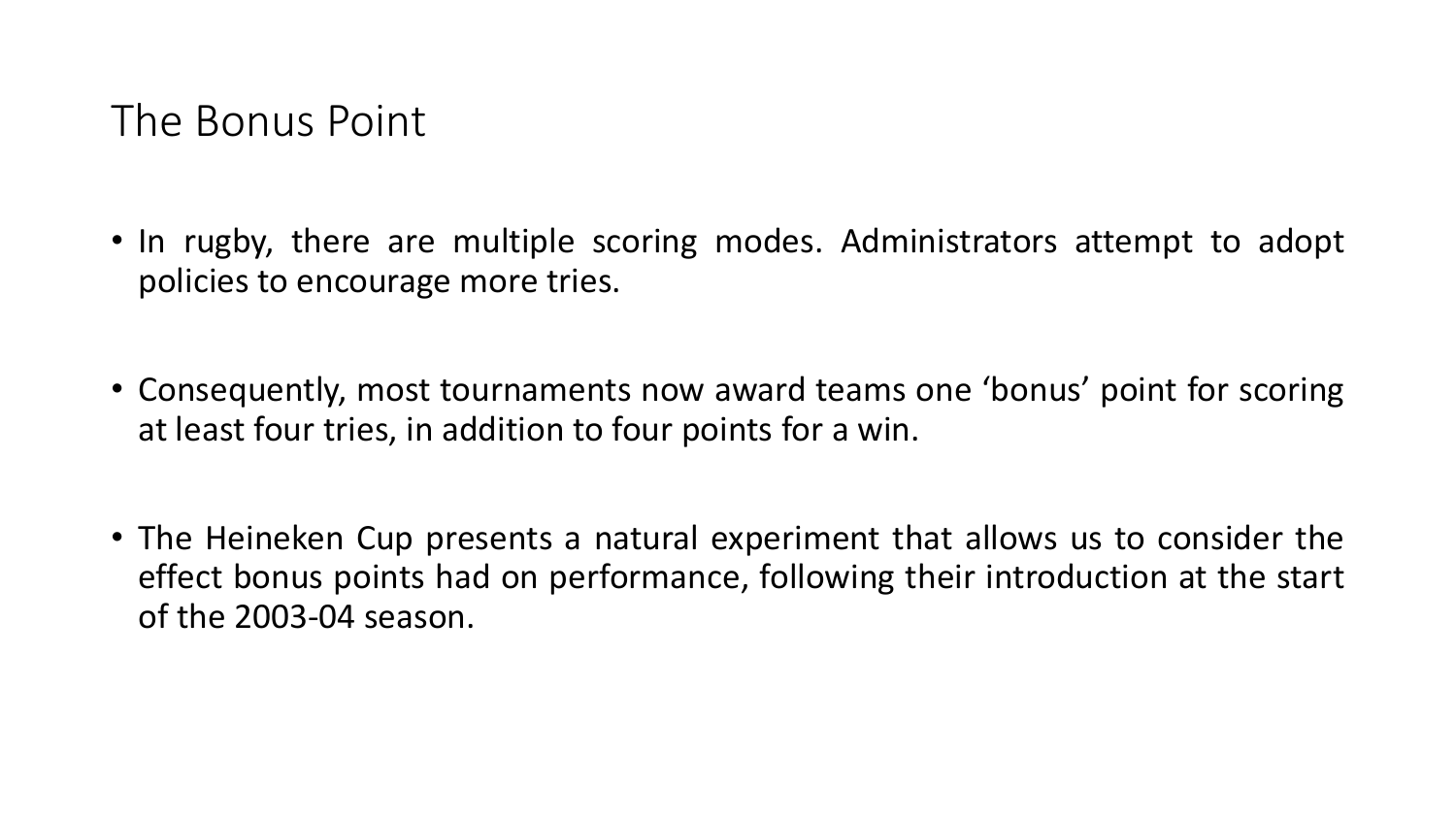# The Heineken Cup

- The Heineken Cup was launched in the summer of 1995 (12 teams – 3 x 4 pools)
- Clubs from England and Scotland joined the competition in 1996–97 (20 teams 5 x 4 pools).
- Since 1999-2000 season the pool stage has had 24 teams (4 teams x 6 pools).



*Toulouse vs Cardiff – 6th January 1996*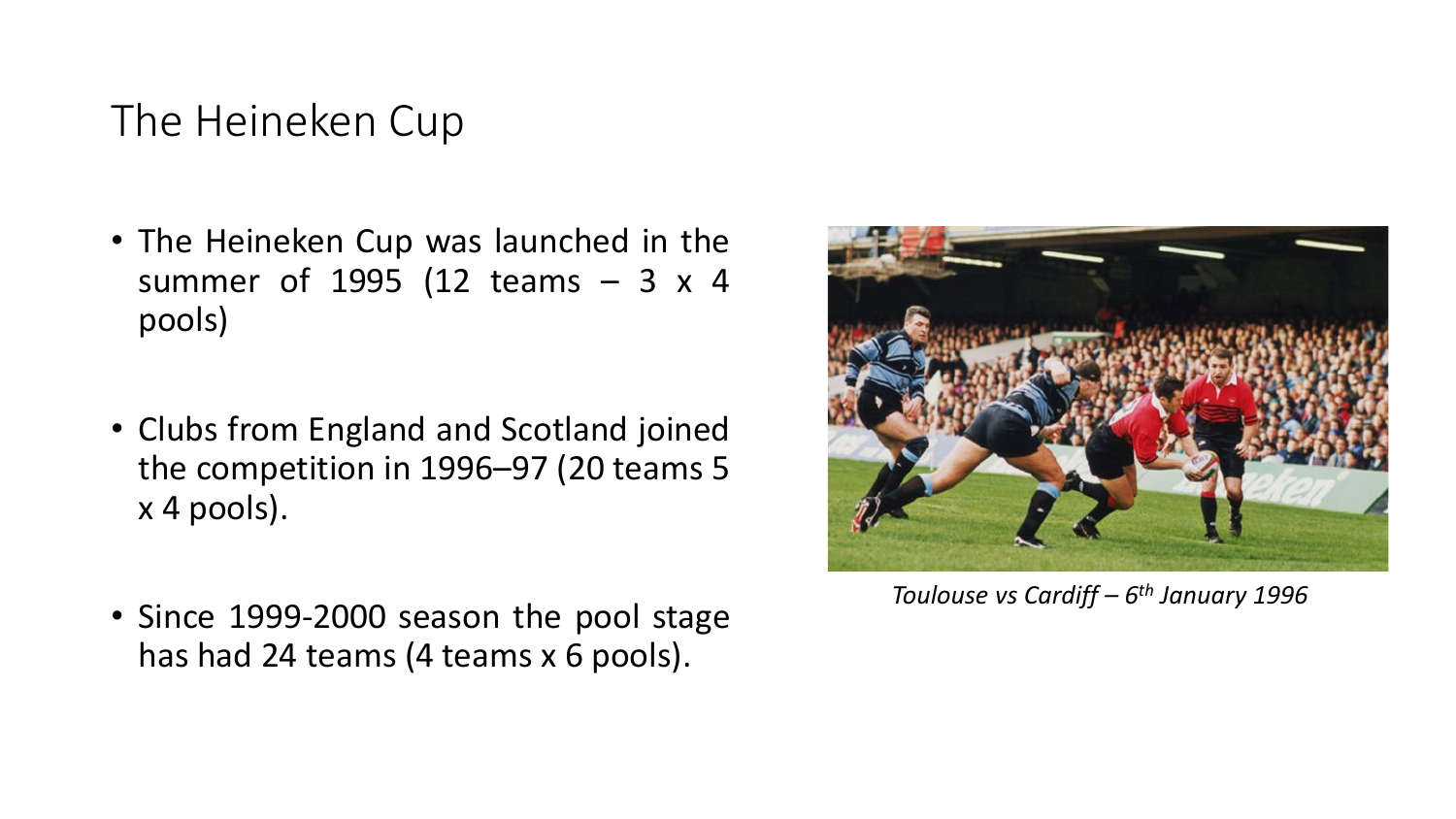# PREVIOUS WORK…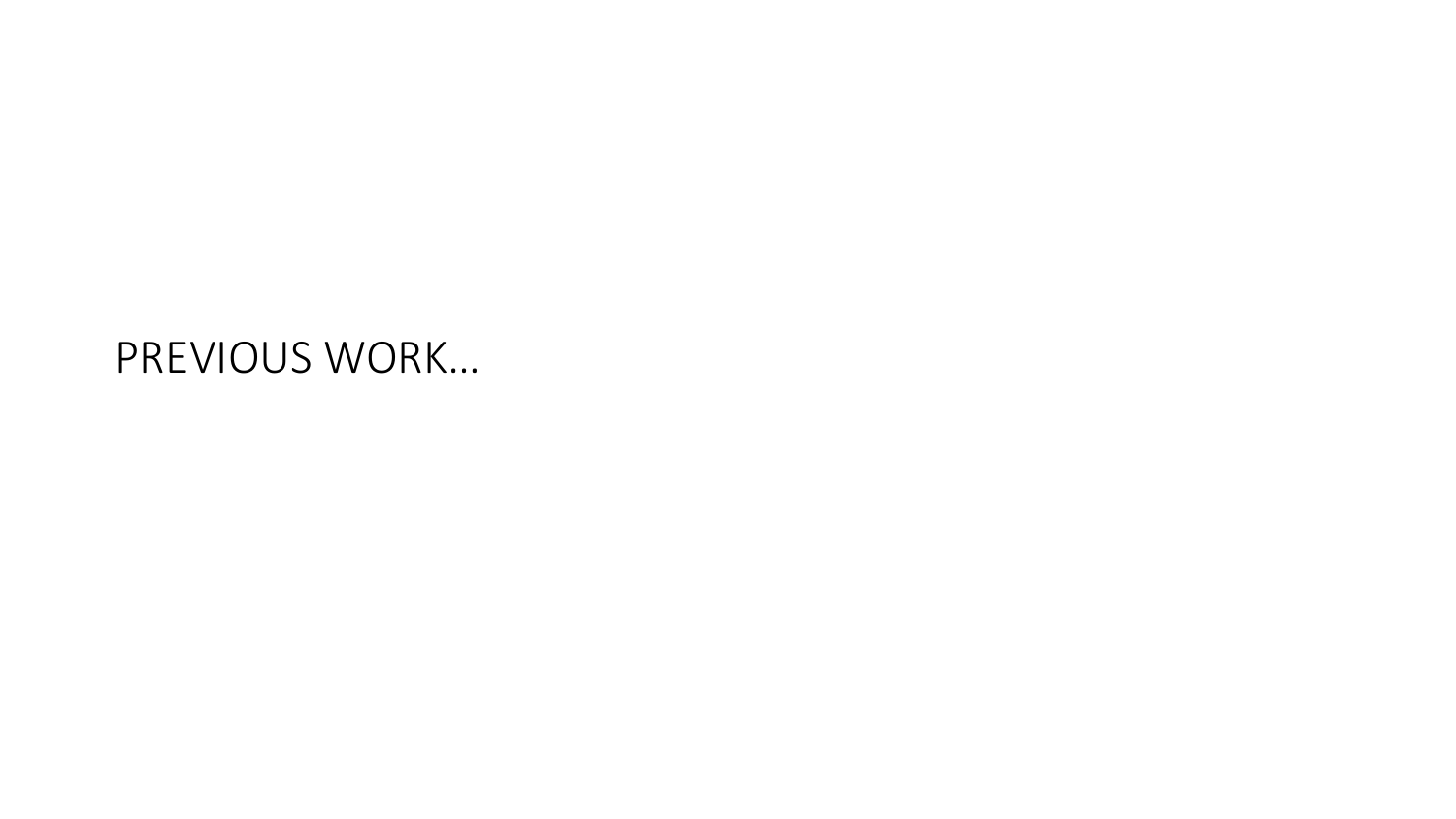## Previous Research

- It is well established how bonus schemes affect incentive structures at an individual level. For example, Bénabou & Tirole (2016) assess bonus pay along several labour-market dimensions.
- However, empirical evidence on how bonuses affect joint performance of teams of workers under competition is quite thin and predominantly centres on elements of individual behaviour within the team environment, such as freeriding (for instance, Kim & Vikander, 2013).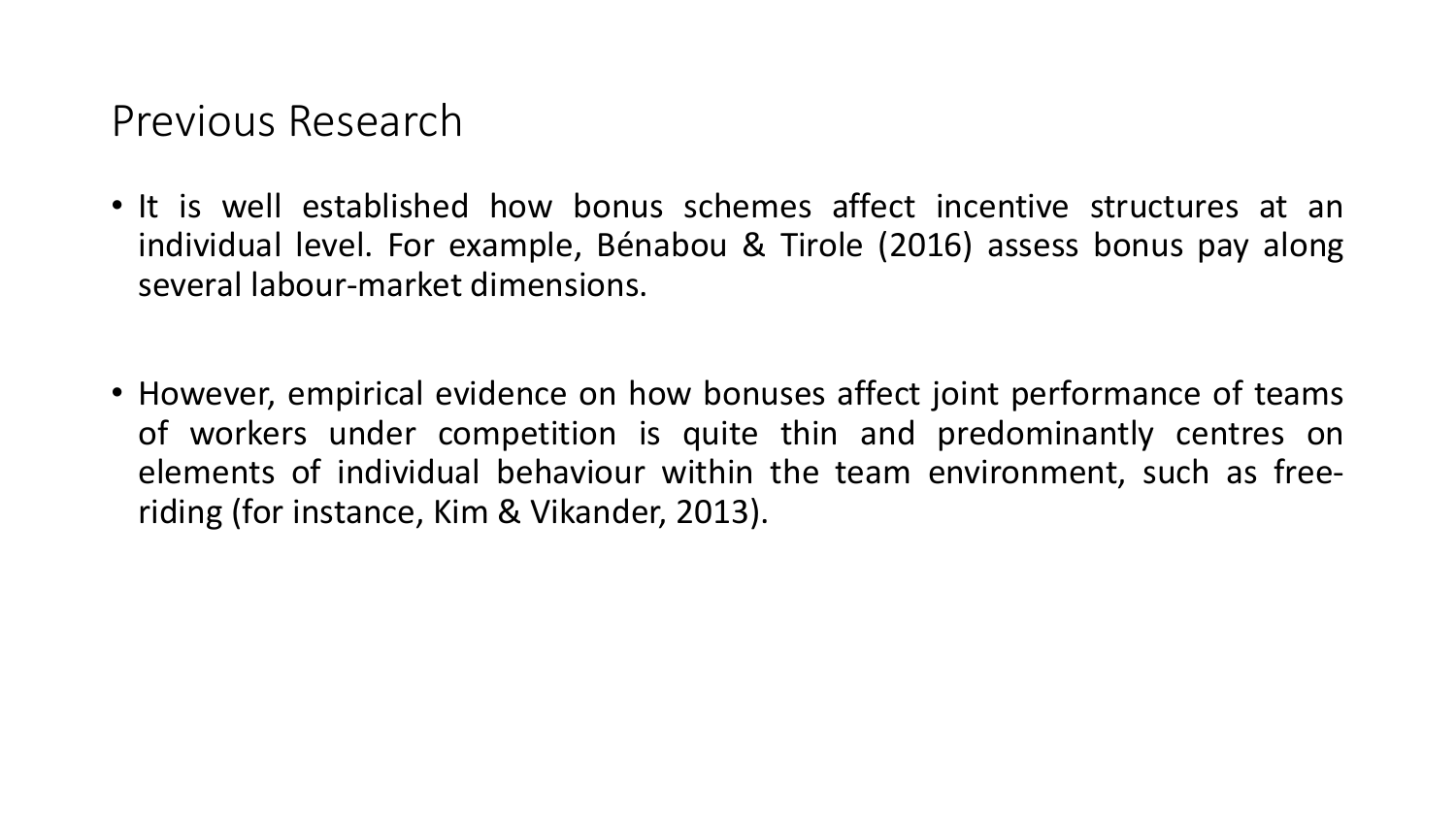Previous Sports Research

- Fernie & Medcalf (1999) find that incentive contracts in horse racing generate superior performance to non-contingent payment systems.
- Lenten & Winchester (2015) found *Super Rugby's* try bonus, raises a team's probability of scoring at least one try in the final 8 minutes of the match, when this try would secure the bonus.
- While Lenten & Winchester's methodology has greater dynamic precision by including minute of scoring, our more general form tests the bonus effect in ways permitting altered tactical behaviour in the first 72 minutes, through playerselection (and other) decisions before the match.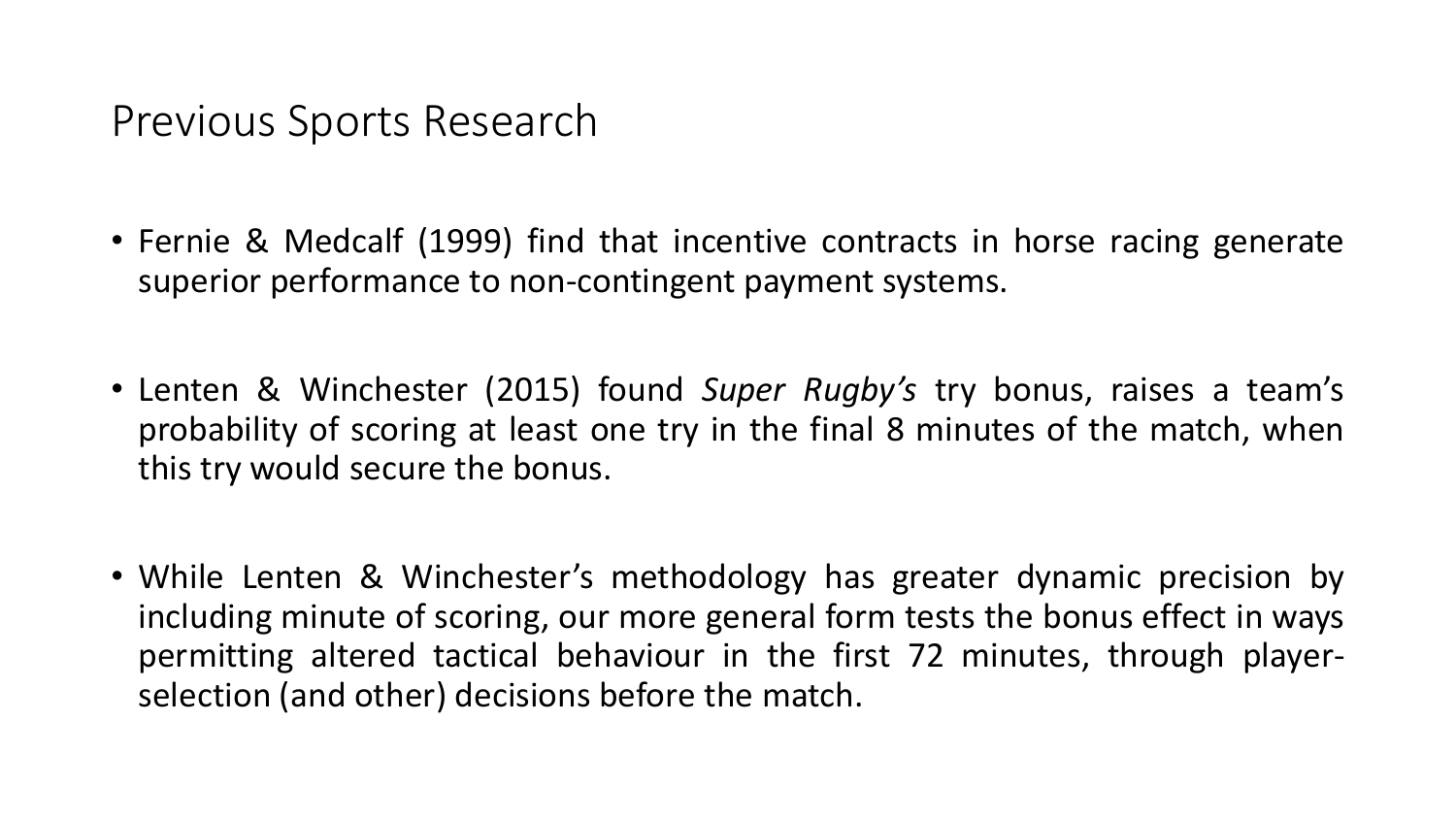# RUGBY DATA AND ILLUSTRATIONS…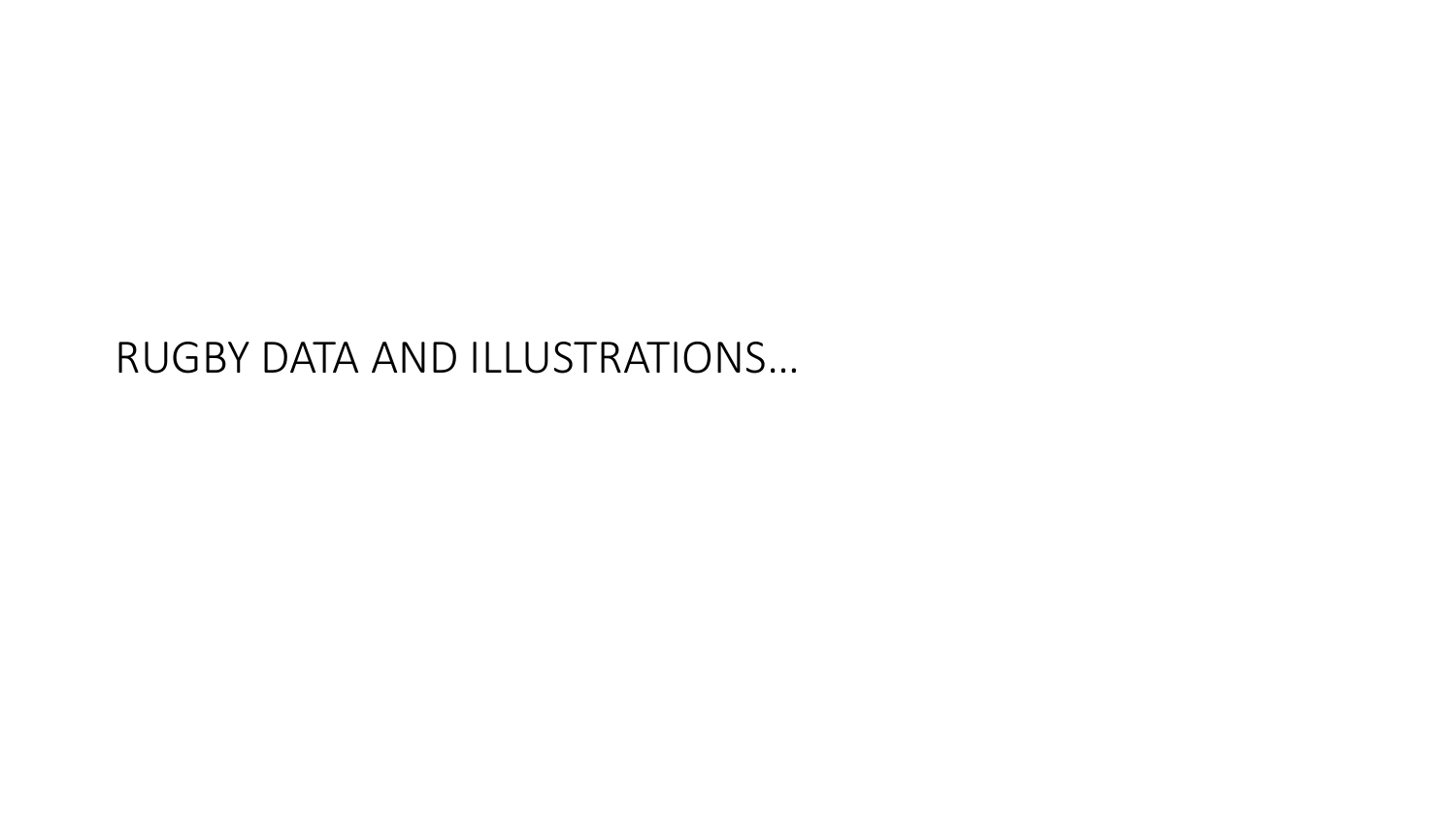## Our Data

- Our data covers all 1,219 Heineken Cup group-stage matches (knockout stages do not apply bonuses) from the 1996/97 season to the last season of the competition (2013/14).
- Since the introduction of bonus points, the average tries per game actually decreased by 14.6%, from 5.28 to 4.51 per game.
- Home team mean tries reduced from 3.19 to 2.62, with the difference easily significant at the 1% level. For Away teams, the reduction was comparatively modest, from 2.09 to 1.89 – significant only at 10%. We henceforth examine these teams separately.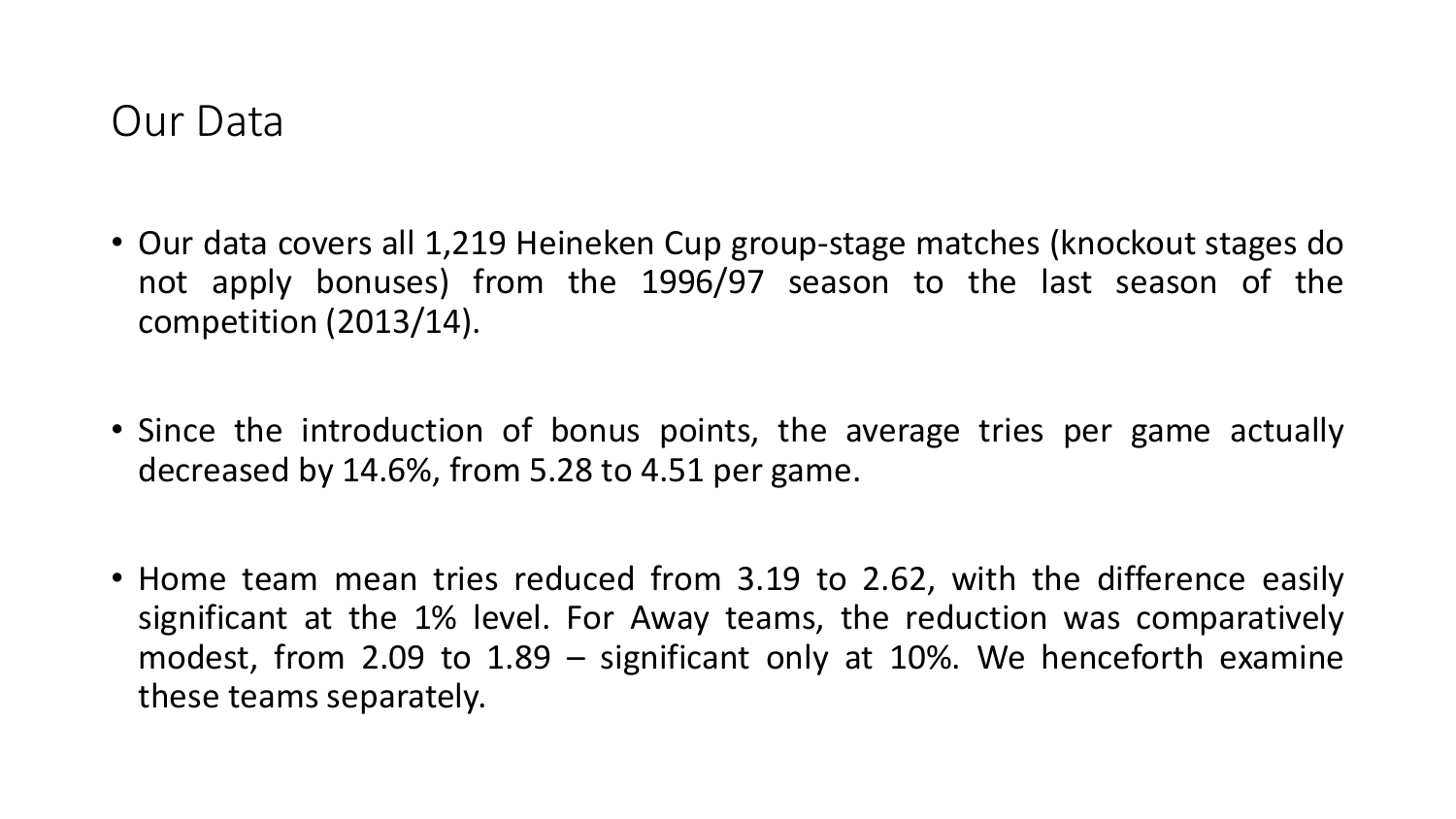# Some Illustrations…

 1 2 3 4 5 6 7 8 9 10 11 12 12+ **1995/6-2002/3** 2003/4-2013/4

#### **Total Tries % Distribution**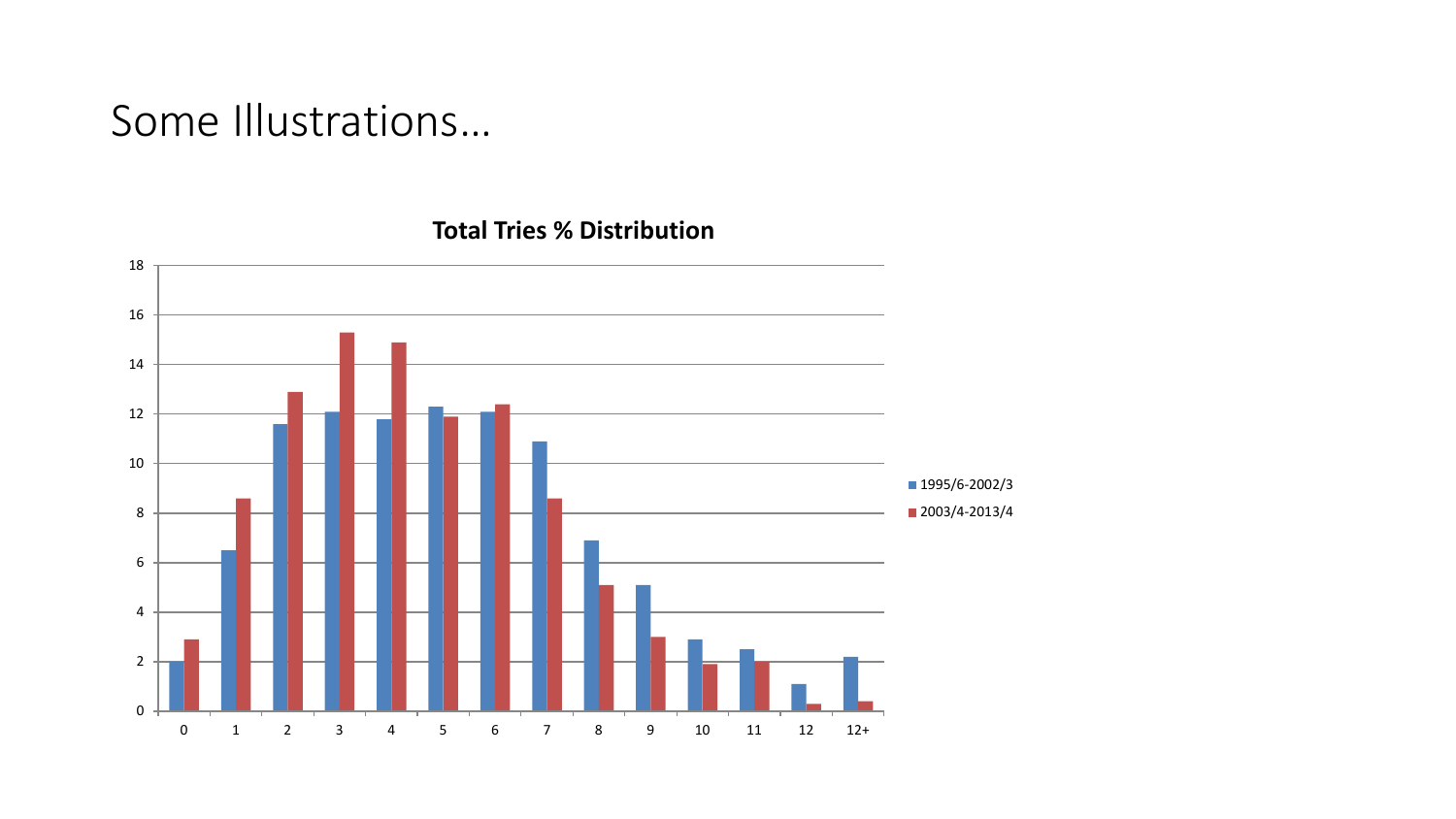# Some Illustrations …



#### **Home Team Tries % Distribution**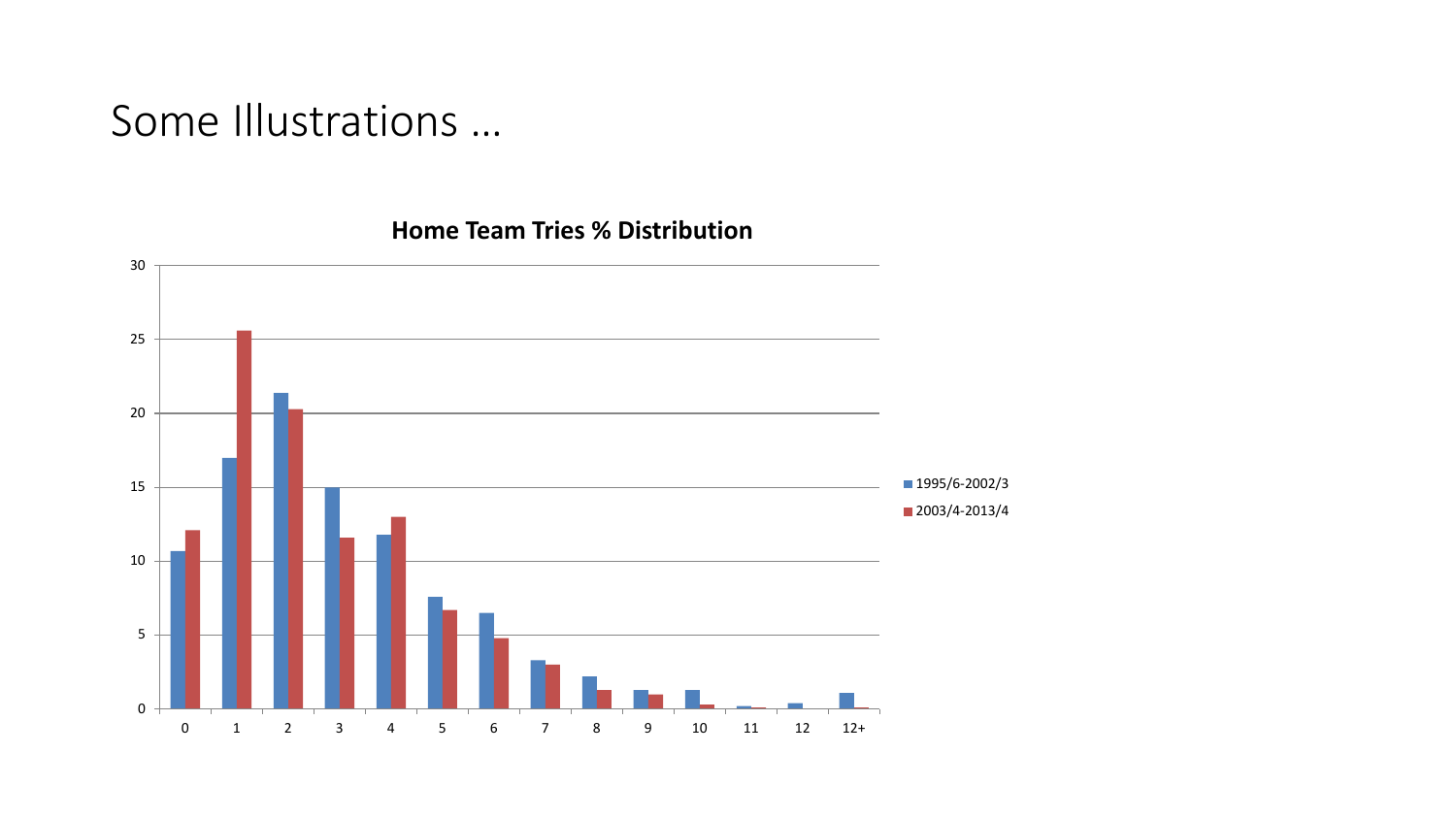# Some Illustrations …



## **Away Team Tries % Distribution**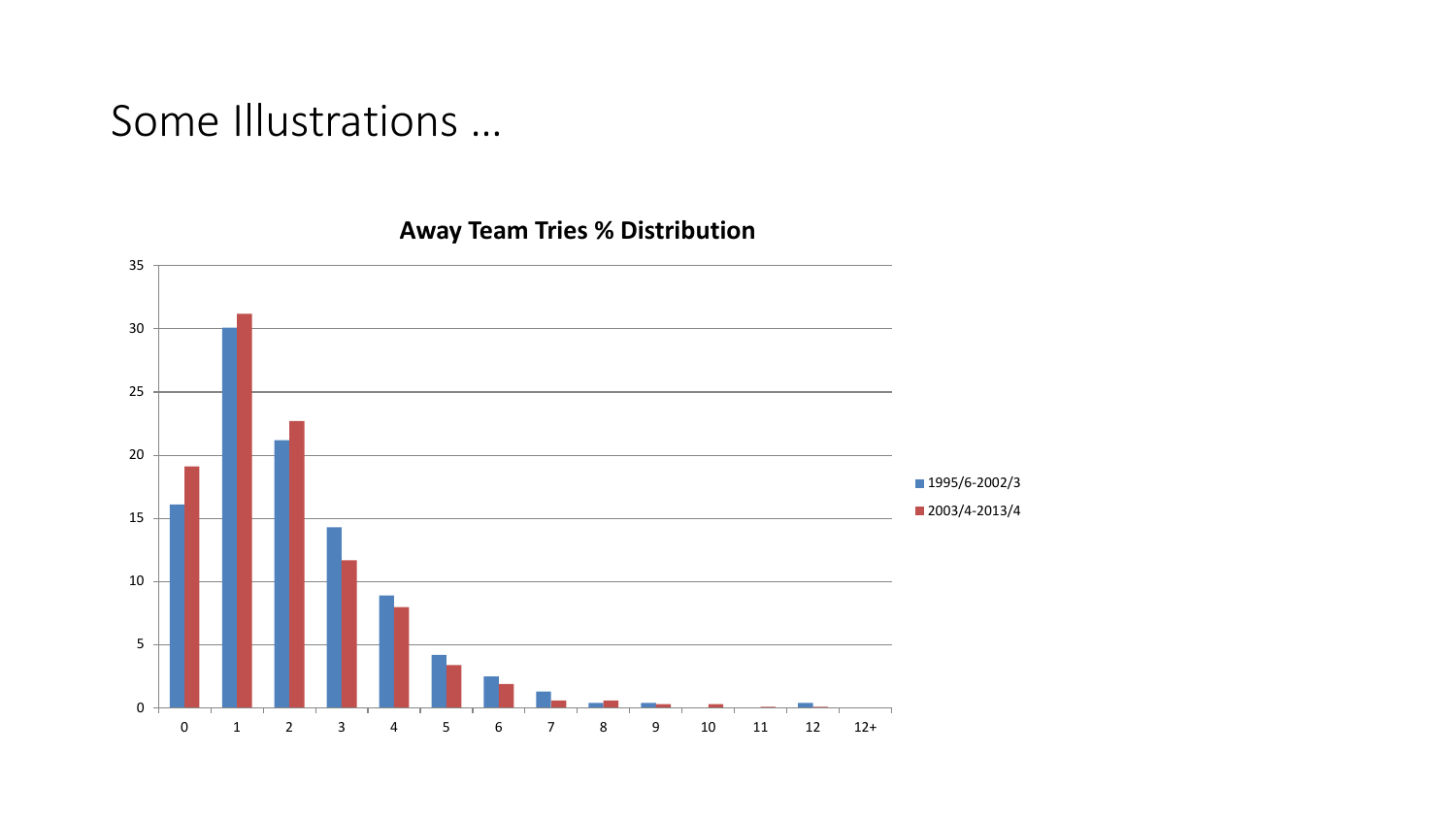# UNCONTROLLED TESTS…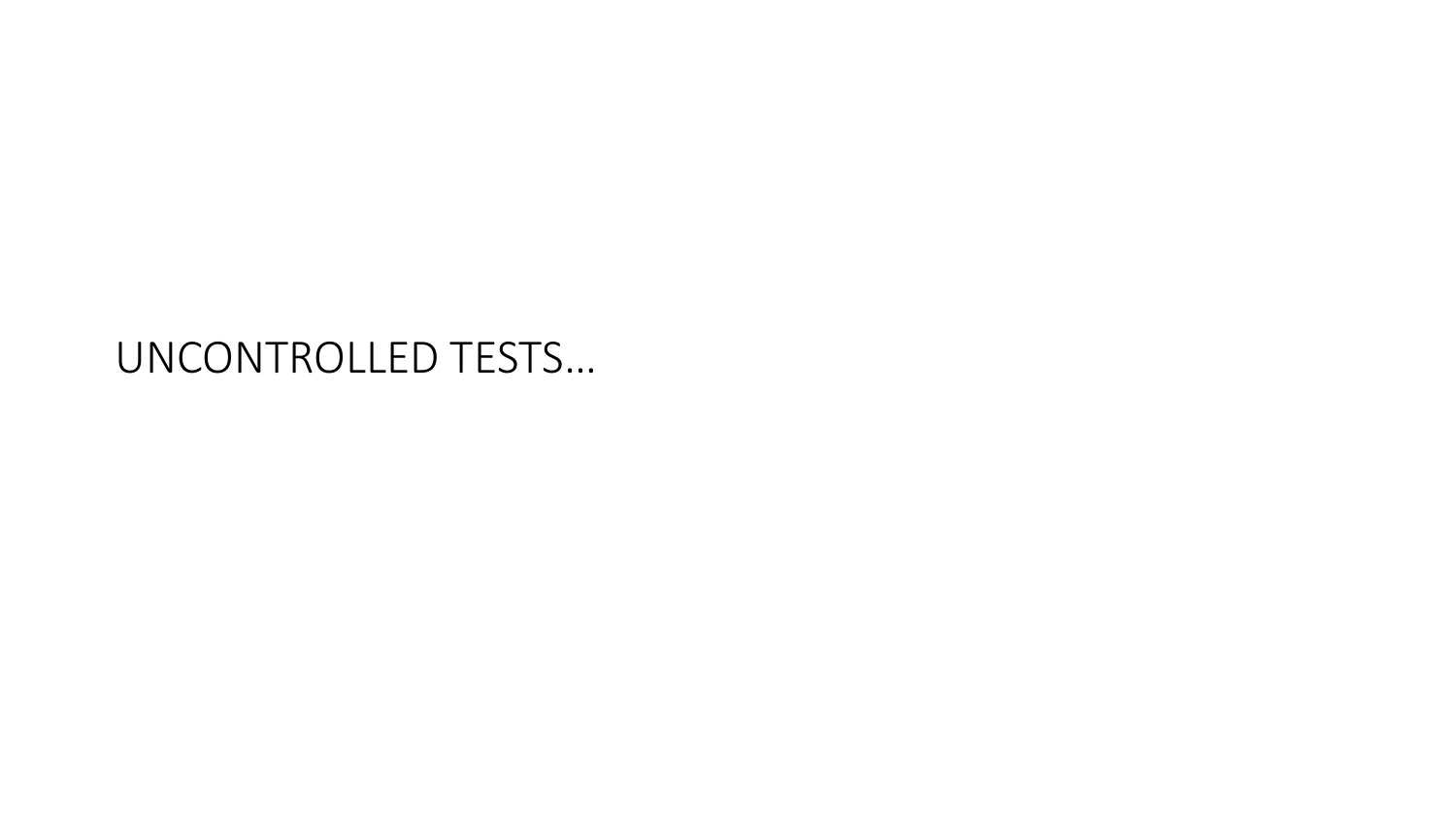Uncontrolled Comparisons of Try-Scoring

- Rather than means, the most likely influence of the bonus is inducing a non-<br>convexity into the try-frequency distribution around the bonus threshold itself.
- This is because it explicitly weights scoring the fourth try in the primary standings-ranking criterion – league points.
- Prior to bonuses, the marginal incentive to score each try (disregarding its match- result impact) was that tries scored merely formed the secondary criterion.
- We test various hypotheses via before/after comparisons of scoring outcomes around  $(x = 4)$ , where x denotes the number of tries scored after 80 minutes of play (end of match).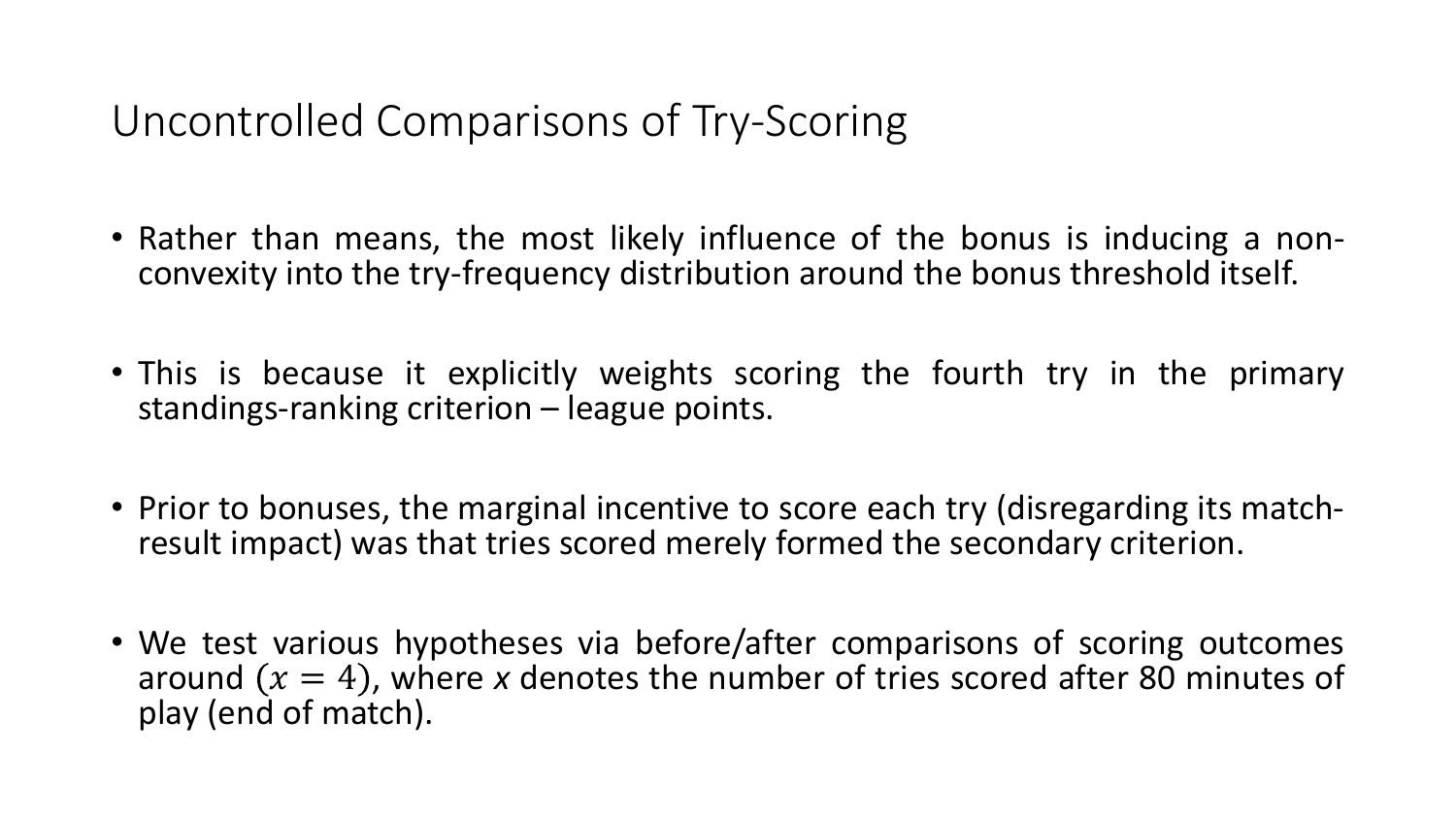# Testing Try Thresholds

• The first pair of null hypotheses is unconditionally based (suitable for modelling pre-match decisions) – that teams will target the try bonus hence

$$
Pr(x = 4)
$$
 is higher when  $BP = 1$ 

 $Pr(x \geq 5)$  is lower when  $BP = 1$ 

• The second pair of null hypotheses are conditional on how try scoring evolves during the game. We test

$$
Pr(x = 4 | x \ge 3)
$$
 is higher when  $BP = 1$   

$$
Pr(x \ge 5 | x \ge 4)
$$
 is lower when  $BP = 1$ 



*Peter Stringer Heineken Cup Final - 20th May 2006*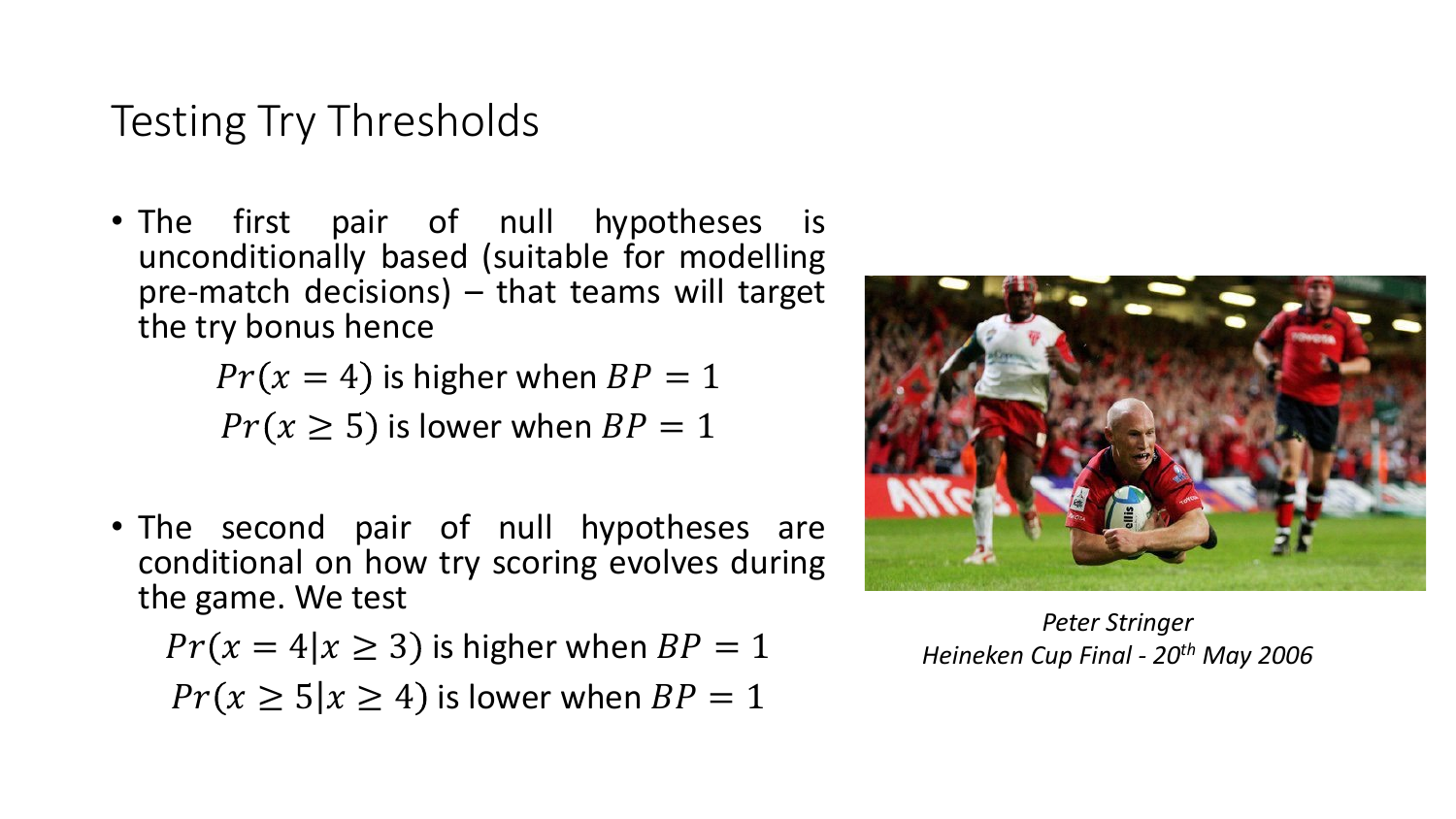# Uncontrolled Comparison Results

|                  |                  | $Pr(x=4)$ |         |          |         |          |         | $Pr(x \ge 5)$ |         |
|------------------|------------------|-----------|---------|----------|---------|----------|---------|---------------|---------|
|                  |                  | Home      |         | Away     |         | Home     |         | Away          |         |
| Pre-match        |                  | $BP=0$    | $BP=1$  | $BP=0$   | $BP=1$  | $BP=0$   | $BP=1$  | $BP=0$        | $BP=1$  |
| <b>Decisions</b> | Mean             | 0.121     | 0.130   | 0.089    | 0.078   | 0.243    | 0.173   | 0.089         | 0.073   |
|                  | Variance         | 0.107     | 0.113   | 0.081    | 0.072   | 0.184    | 0.143   | 0.081         | 0.068   |
|                  | $t(p)$ value     | 0.440     | (0.660) | $-0.621$ | (0.535) | $-2.821$ | (0.005) | $-0.932$      | (0.352) |
|                  | $\boldsymbol{n}$ | 428       | 791     | 428      | 791     | 428      | 791     | 428           | 791     |

|                  |                  | $Pr(x = 4   x \ge 3)$ |         |        |         | $Pr(x \ge 5   x \ge 4)$ |            |          |         |
|------------------|------------------|-----------------------|---------|--------|---------|-------------------------|------------|----------|---------|
|                  |                  | Home                  |         | Away   |         | Home                    |            | Away     |         |
| Within-match     |                  | $BP=0$                | $BP=1$  | $BP=0$ | $BP=1$  | $BP=0$                  | $BP=1$     | $BP=0$   | $BP=1$  |
| <b>Decisions</b> | Mean             | 0.235                 | 0.310   | 0.273  | 0.291   | 0.667                   | 0.571      | 0.500    | 0.483   |
|                  | Variance         | 0.181                 | 0.215   | 0.200  | 0.207   | 0.224                   | 0.246      | 0.253    | 0.252   |
|                  | $t(p)$ value     | .959                  | (0.051) | 0.360  | (0.535) | $-1.933$                | (0.054)    | $-0.226$ | (0.821) |
|                  | $\boldsymbol{n}$ | 221                   | 332     | 139    | 213     | 156                     | <b>Z40</b> | 76       | 120     |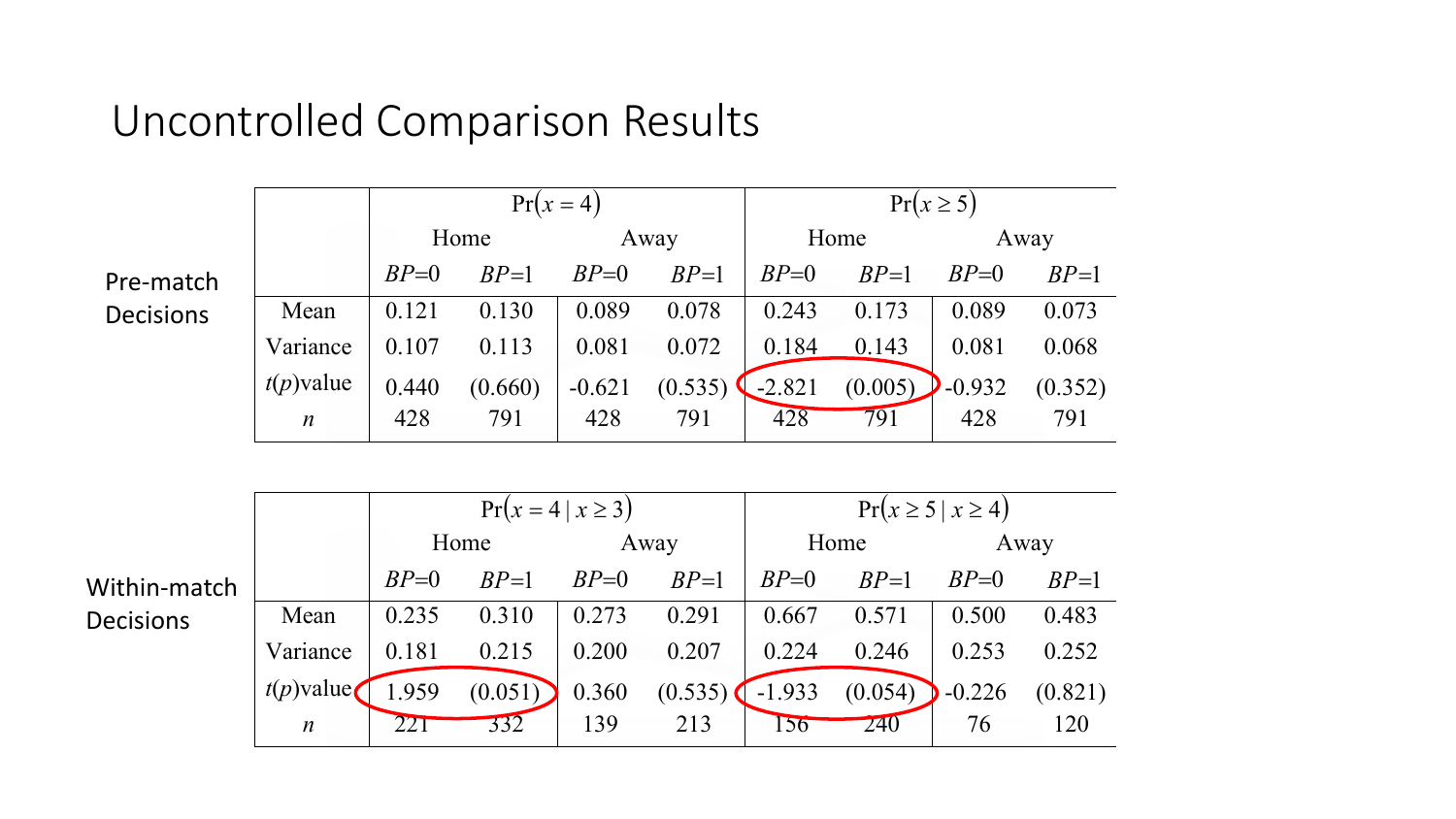# Further Tests…

• Caution should be exercised at these results, as no account is taken for possible selection biases in the data.



#### **Average Tries per Game in Two Competitions**

- The Six Nations had no bonuses until after the sample period.
- To overcome this, we estimate binary-response regression models, specifically logit, for the four hypotheses on home and away teams in each match, with various controls for crucial within-match factors.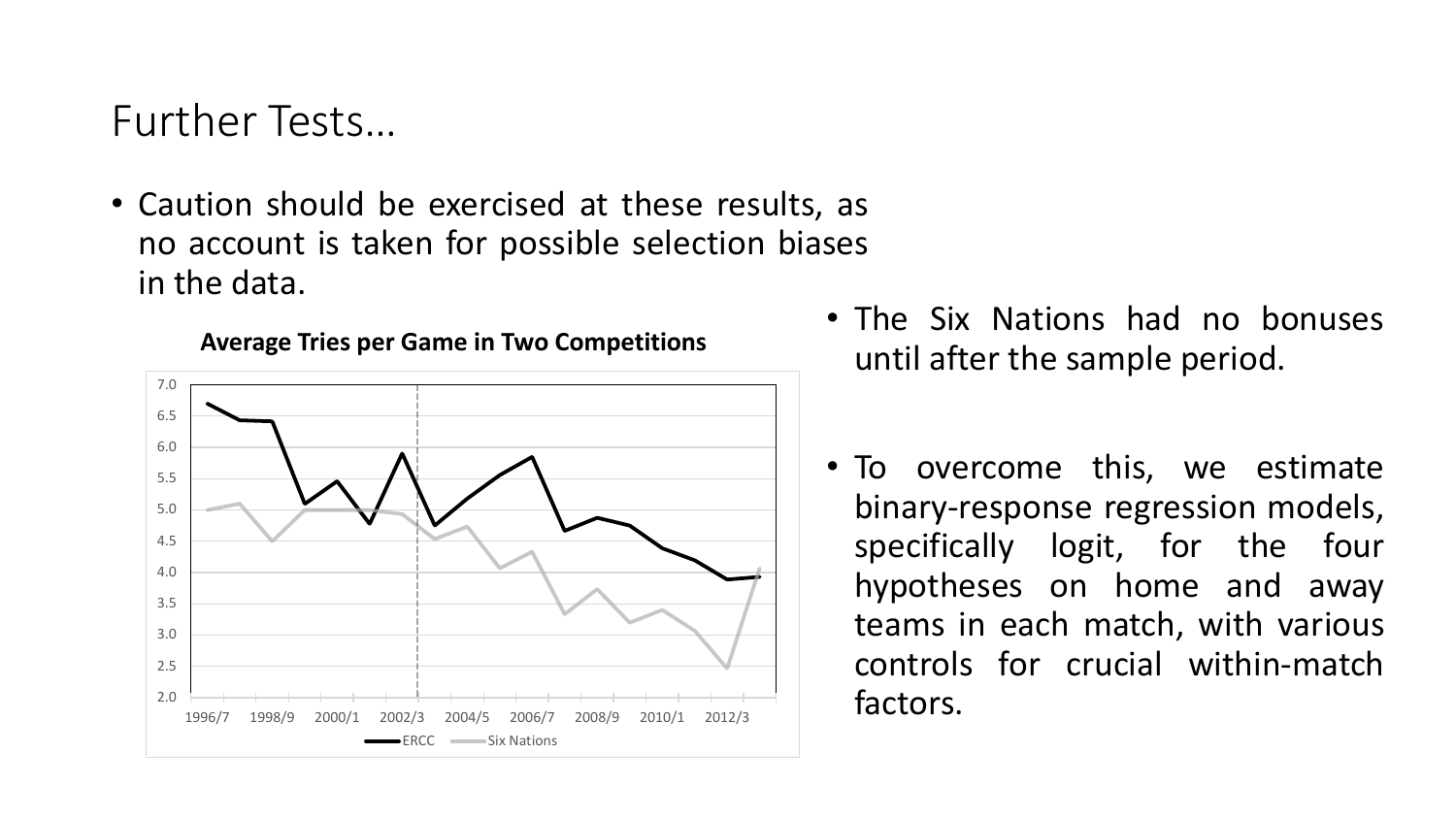# Additional Control Variables

• In conjunction with the match data (date, venue, score, tries, penalties, referee, etc.) we also gathered data on the following…

|                   |           |           | Definition                                                       |
|-------------------|-----------|-----------|------------------------------------------------------------------|
|                   | <b>BP</b> |           | <b>Match Played under Bonus Points Rules</b>                     |
| Ground            |           | AT        | Match Attendance in Thousands                                    |
| Advantage         |           | LD        | Log of Distance (miles) Traveled by Away Team                    |
|                   |           | <i>SD</i> | Net (Home Team - Away Team) Seeding                              |
| <b>Relative</b>   |           | PB        | Net Points Behind Current Group Leader                           |
| Team              |           | <b>WR</b> | Net Win Ratio in Current Season                                  |
| Ability           |           | <b>GR</b> | Net Current Group Rank                                           |
| <b>Altered</b>    |           | QK        | Net Dummy for Team Mathematically Qualified for Knockout Stage   |
| <b>Incentives</b> |           | EL        | Net Dummy for Team Mathematically Eliminated from Knockout Stage |
| Weather           |           | DG        | <b>Game Played During Daytime</b>                                |
| <b>Conditions</b> |           | <b>RF</b> | Rainfall (mm) in City on Match Day                               |
|                   |           | WS        | Average Wind Speed (km/h) in City of Match                       |

\* All models include unreported fixed effects for nationality of the referee, home team (consequently venue), and away team; as well as season of the match – this accounts for trends in tactical evolution and other rule changes (also coaches' responses to these) occurring over the sample period.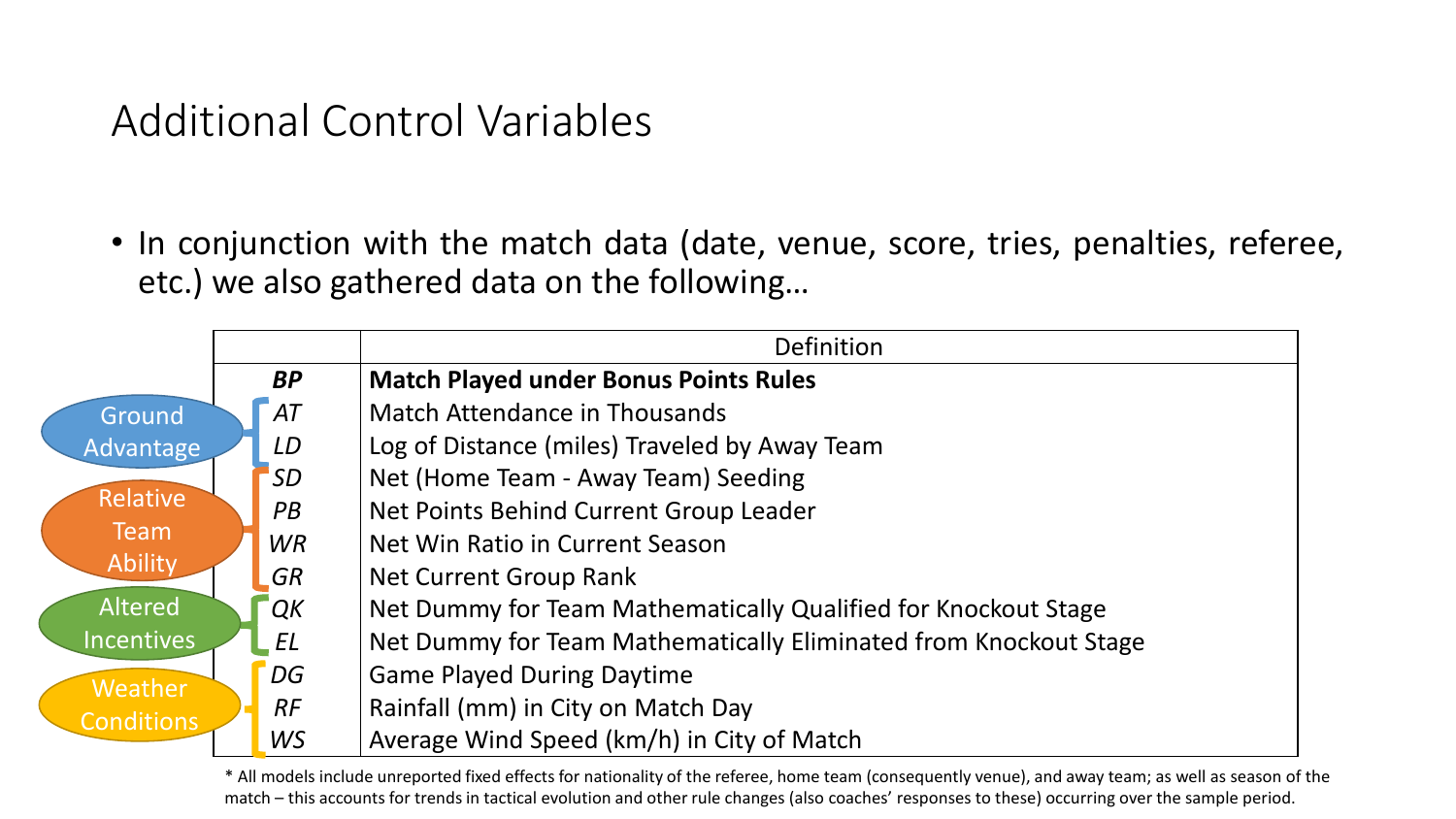# Unconditional Probability Logit Models

|          | $H_{Omega}$         |         | Away                        |         |                    | Home    | Away       |         |  |
|----------|---------------------|---------|-----------------------------|---------|--------------------|---------|------------|---------|--|
| BP       | $0.096*$            | (0.051) | 0.026                       | (0.040) | $-0.139**$         | (0.057) | $-0.061$   | (0.042) |  |
| АT       | 0.001               | (0.002) | $-0.005*$                   | (0.003) | 0.003              | (0.002) | $-0.002$   | (0.002) |  |
| LD       | $0.075*$            | (0.046) | $-0.005$                    | (0.035) | 0.026              | (0.046) | 0.007      | (0.031) |  |
| SD       | $-0.018***$ (0.007) |         | $0.021***$                  | (0.006) | $-0.033***(0.007)$ |         | $0.024***$ | (0.006) |  |
| PB       | $-0.004**$          | (0.002) | 0.003                       | (0.002) | $-0.012***(0.002)$ |         | $0.006***$ | (0.002) |  |
| WR       | $-0.027$            | (0.035) | $-0.041$                    | (0.030) | $0.060*$           | (0.035) | 0.023      | (0.020) |  |
| GR       | $-0.003$            | (0.012) | $-0.001$                    | (0.010) | $0.022*$           | (0.012) | $0.014*$   | (0.008) |  |
| QК       | $-0.057$            | (0.055) | $-0.027$                    | (0.457) | $-0.081$           | (0.060) | $-0.017$   | (0.043) |  |
| ΕL       | $-0.025$            | (0.029) | 0.016                       | (0.024) | 0.019              | (0.028) | $-0.021$   | (0.021) |  |
| DG       | $-0.011$            | (0.028) | 0.020                       | (0.020) | 0.038              | (0.029) | $-0.005$   | (0.021) |  |
| RF       | $-0.002$            | (0.002) | $-0.002$                    | (0.001) | $-0.004**$         | (0.002) | 0.001      | (0.001) |  |
| WS       | $-0.001$            | (0.001) | $-3.6\times10^{-4}$ (0.001) |         | 0.002              | (0.001) | 0.001      | (0.001) |  |
| $Ps-R^2$ | 0.078               |         | 0.185                       |         | 0.304              |         | 0.288      |         |  |

## **Marginal Effects from Simple Probability Logit Models**

Note: we denote 1, 5 and 10% significance levels with \*\*\*,\*\* and \*; and figures in parentheses are standard errors.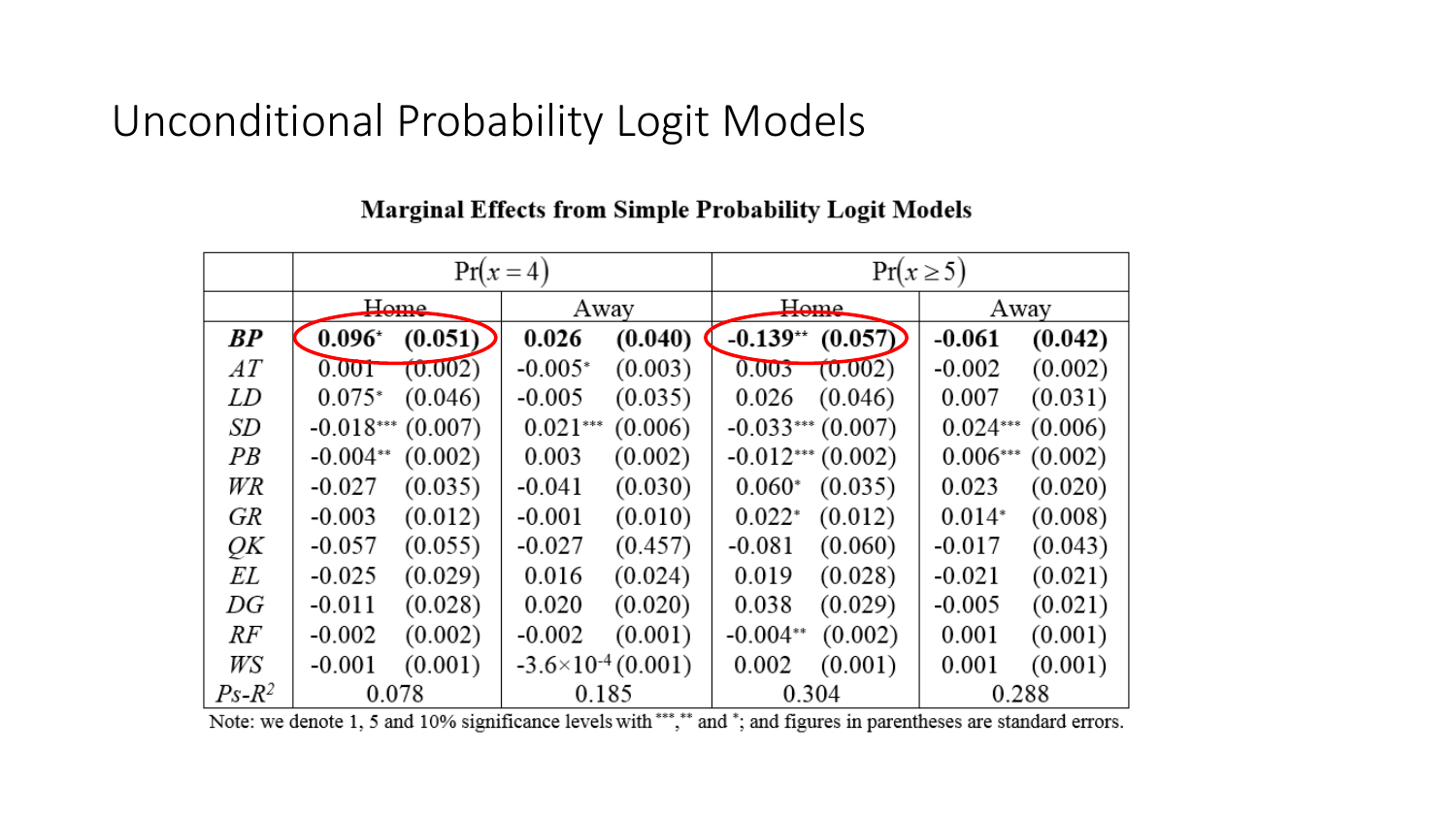# Conditional Probability Logit Models

#### $Pr(x = 4 | x \ge 3)$  $Pr(x \ge 5 | x \ge 4)$  $H<sub>Omega</sub>$  $H_{\alpha m \alpha}$  $\Delta$ way Away  $BP$  $0.285***$   $(0.101)$  $0.216^*$  (0.129)  $-0.347***$   $(0.127)$  $-0.218$  $(0.171)$  $0.001$   $(0.008)$  $AT$  $-1.1\times10^{-5}$  (0.001)  $0.005$  $(0.005)$ 0.011  $(0.013)$ LD 0.105  $(0.084)$  $-0.034$  $(0.106)$  $-0.036$  $(0.101)$ 0.093  $(0.156)$ **SD**  $-0.006$  $0.031^*$  (0.018)  $-0.021$ 0.007  $(0.015)$  $(0.018)$  $(0.028)$  $PB$  $4.2\times10^{-4}$  (0.004)  $-0.001$ 0.010  $(0.005)$  $-0.007$  $(0.005)$  $(0.008)$ **WR**  $-0.089$  $-0.134$ 0.099 0.229  $(0.073)$  $(0.100)$  $(0.085)$  $(0.145)$ **GR**  $-0.007$  $-0.023$  $(0.024)$  $(0.032)$ 0.039  $(0.029)$ 0.054  $(0.046)$ QК  $(0.103)$  $-0.134$ 0.009 0.120  $-0.088$  $(0.142)$  $(0.127)$  $(0.202)$ EL 0.055  $-0.050$  $(0.054)$  $(0.074)$ 0.058  $(0.065)$  $-0.128$  $(0.114)$  $DG$  $-0.069$  $(0.056)$ 0.011  $(0.063)$ 0.027  $(0.005)$  $-0.040$  $(0.097)$  $RF$  $-2.5\times10^{-5}$  (0.004)  $-0.003$  $-0.004$ 0.007  $(0.004)$  $(0.005)$  $(0.005)$ WS  $-0.002$ 0.003  $(0.003)$  $-0.003$  $(0.003)$ 0.002  $(0.003)$  $(0.005)$  $Ps-R^2$ 0.073 0.131 0.169 0.184 553 352 396 196 n

### **Marginal Effects from Conditional Probability Logit Models**

Note: we denote 1, 5 and 10% significance levels with \*\*\*,\*\* and \*; and figures in parentheses are standard errors.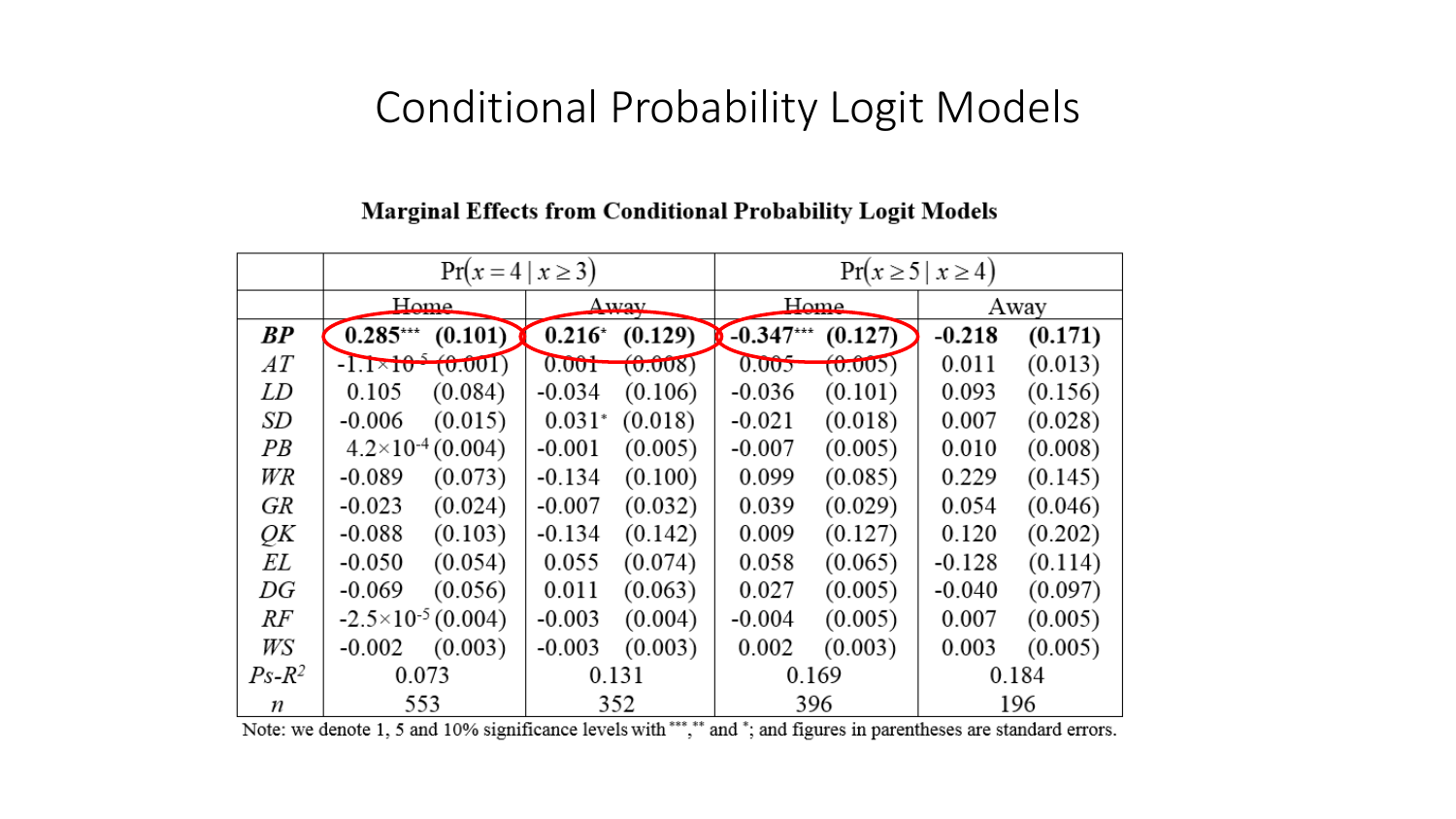# Conclusion

- The try bonus is extraneously effective in producing greater try-scoring outcomes, by encouraging teams to score an above-average number (four) of tries.
- However, the unintended effect of teams scoring less tries beyond the bonus threshold – proves to be stronger than foreseen beforehand by administrators.
- This factor is responsible for much of the decrease in average tries scored in the bonus points era, rather than an increasing incidence of teams scoring low numbers of tries.
- Given this, it is arguable that since large numbers of tries are typically correlated with heavily asymmetric contests, this frequency reduction signals an improvement of average match quality through its effect on competitive balance.